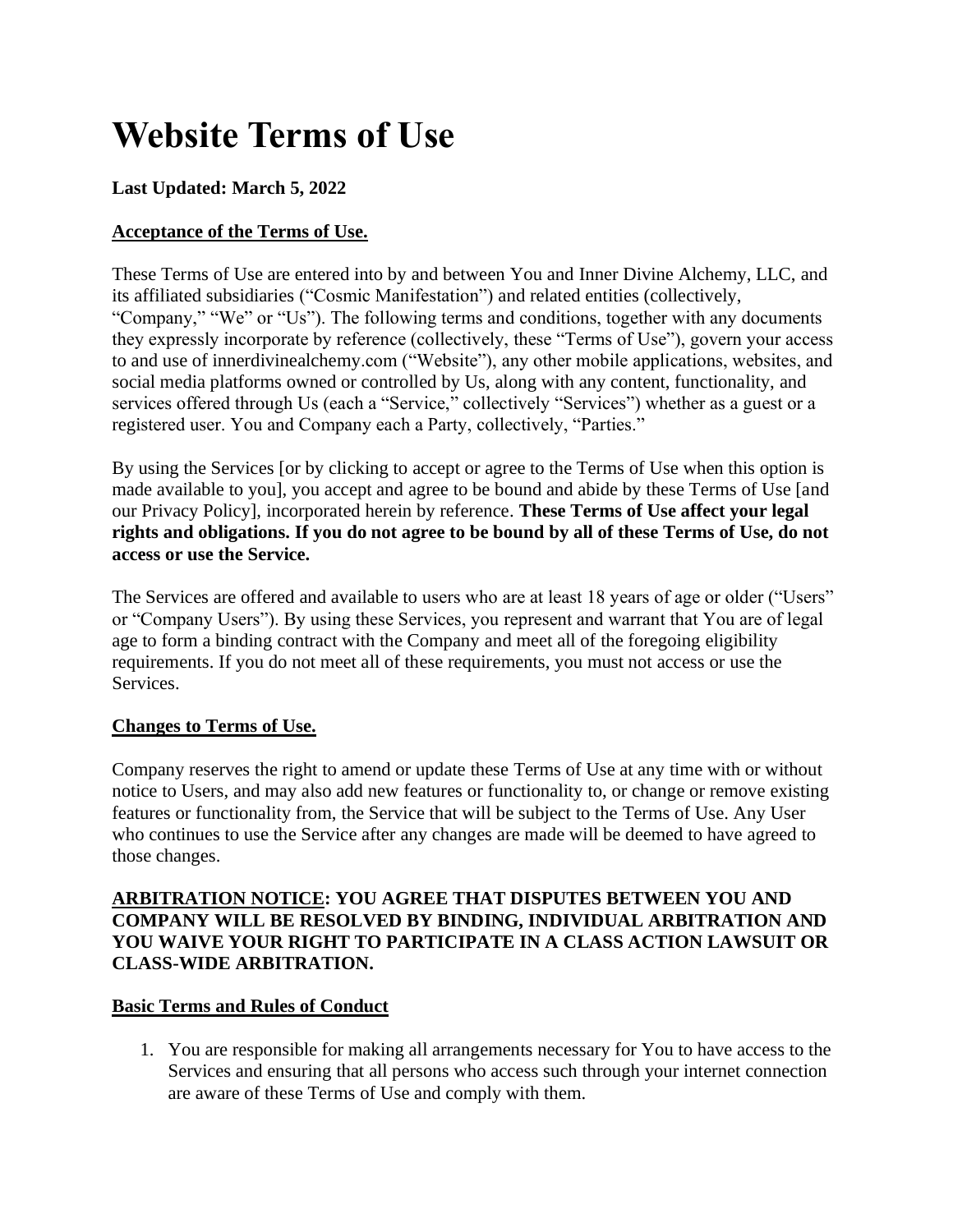- 2. To access the Website or some of the resources it offers, You may be asked to provide certain registration details or other information. It is a condition of your use of the Website and Services that all the information you provide is correct, current, and complete. You agree that all information You provide to register with these Services or otherwise, including but not limited to through the use of any interactive features on the Website, is governed by our Privacy Policy, and You consent to all actions We take with respect to your information consistent with our Privacy Policy.
- 3. Unless otherwise noted, the Services as a whole or in part, and all materials that are part of the Services or Courses (defined below), including without limitation, the Company name, logos, processes, methods, teachings, principles/tenets, and other proprietary information (collectively, "Company Content") are copyrights, trademarks, trade secrets, trade dress or other intellectual property owned, controlled, or licensed by Company or its subsidiaries and affiliates. You may only use Company Content for your personal, non-commercial use; any other use of the Company Content without Company's express written consent is strictly prohibited. No right, title, or interest in any Company Content is granted or transferred to You as a result of your access or use. Unless otherwise noted herein, You may not reproduce, publish, transmit, distribute, display, modify, create derivative works from, sell, or participate in any sale of, or exploit in any way, any part of the Services, including without limitation, the Company Content or Courses, or sharing material with others, posting excerpts of material on any social media, blogging about the material, or using such in any other way that would reasonably appear to share the Services or Service information with a non-member. Company reserves the right to immediately remove You from the Service, without refund, if Company determines You have violated this policy in its sole discretion. Further, unauthorized use of the Company Content is expressly prohibited by law and may result in severe civil and criminal penalties.
- 4. We welcome your comments and feedback regarding our Services and Products (defined below). We do not, however, accept confidential or proprietary information. Thus, all comments, feedback, ideas, suggestions, materials, information, and other submissions disclosed, submitted, or offered to Company using Services or otherwise (collectively, "Comments") are not confidential and will become and remain Company's property. The disclosure, submission, or offer of any Comments will constitute an assignment to the Company of all worldwide rights, titles, and interests, and goodwill in the Comments without payment of any compensation. Additionally, Comments submitted by You must not violate any right of any third party, and must not contain any libelous, abusive, obscene, or otherwise unlawful material. The company reserves the right to remove any Comments for any reason, without prior notice. Notwithstanding the foregoing, the Company does not have any obligation to prescreen, monitor, edit, or remove any Comments. If your Comments violate these Terms of Use, You may bear legal responsibility for such Comments.
- 5. You may not participate in any activity that is in violation of any federal, state, or local law.
- 6. You are responsible for any activity that occurs in the real world and through your account and You agree You will not sell, transfer, license or assign your account, followers, username, or any account rights. Company prohibits the creation of and You agree that You will not create an account for anyone other than yourself. You also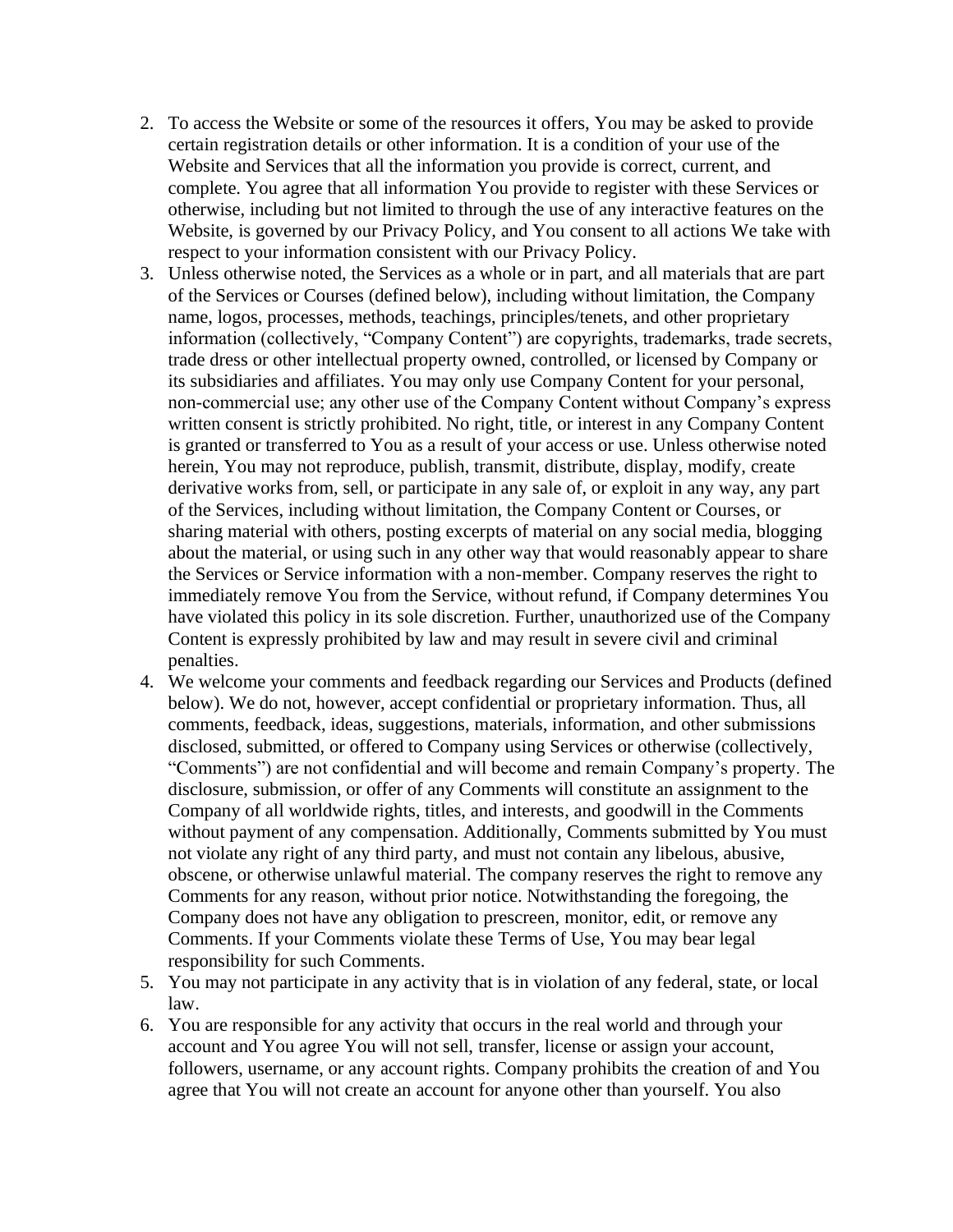represent that all information You provide(d) to or were provided by the Company upon registration and at all other times will be true, accurate, current, complete, and confidential, and You agree to update your information as necessary to maintain its truth, accuracy, and confidentiality.

- 7. You agree that You will not solicit, collect, or use the login credentials or other confidential information of other Company Users.
- 8. You are responsible for keeping your password secret and secure.
- 9. You must not defame, stalk, bully, abuse, harass, threaten, impersonate or intimidate people or entities and you must not post private or confidential information via the Services, including, without limitation, your or any other person's credit card information, social security or alternate national identity numbers, non-public phone numbers or non-public email addresses.
- 10. You may not use the Services for any illegal or unauthorized purpose. You agree to comply with all laws, rules and regulations (for example, federal, state, local and provincial) applicable to your use of the Services and your Comments, including but not limited to, copyright laws.
- 11. You must not change, modify, adapt, or alter the Services or change, modify or alter another website so as to falsely imply that it is associated with the Services or Company.
- 12. You must not create or submit unwanted email, comments, or other forms of commercial or harassing communications (a/k/a "spam") to any Company Users.
- 13. You must not use domain names or web URLs in your username, if applicable, without prior written consent from Company.
- 14. You must not interfere or disrupt the Service or servers or networks connected to the Service, including by transmitting any worms, viruses, spyware, malware, or any other code of a destructive or disruptive nature. You may not inject content or code or otherwise alter or interfere with the way any Company page is rendered or displayed in a user's browser or device.
- 15. You must not create accounts with the Service through unauthorized means, including but not limited to, by using an automated device, script, bot, spider, crawler, or scraper.
- 16. You must not attempt to restrict another user from using or enjoying the Services and you must not encourage or facilitate violations of these Terms of Use or any other Company terms.
- 17. Violation of these Terms of Use may, in Company's sole discretion, result in termination of your Company account. You understand and agree that Company cannot and will not be responsible for the Content posted on the Service and You use the Service at your own risk. If you violate the letter or spirit of these Terms of Use or otherwise create risk or possible legal exposure for Company, we can stop providing all or part of the Service to You.

## **General Conditions**

1. You can request the deactivation of your Company account by emailing us at innerdivinealchemy@gmail.com. If We terminate your access to the Service or You request that We deactivate your account, your photos, comments, and all other data may no longer be accessible through your account.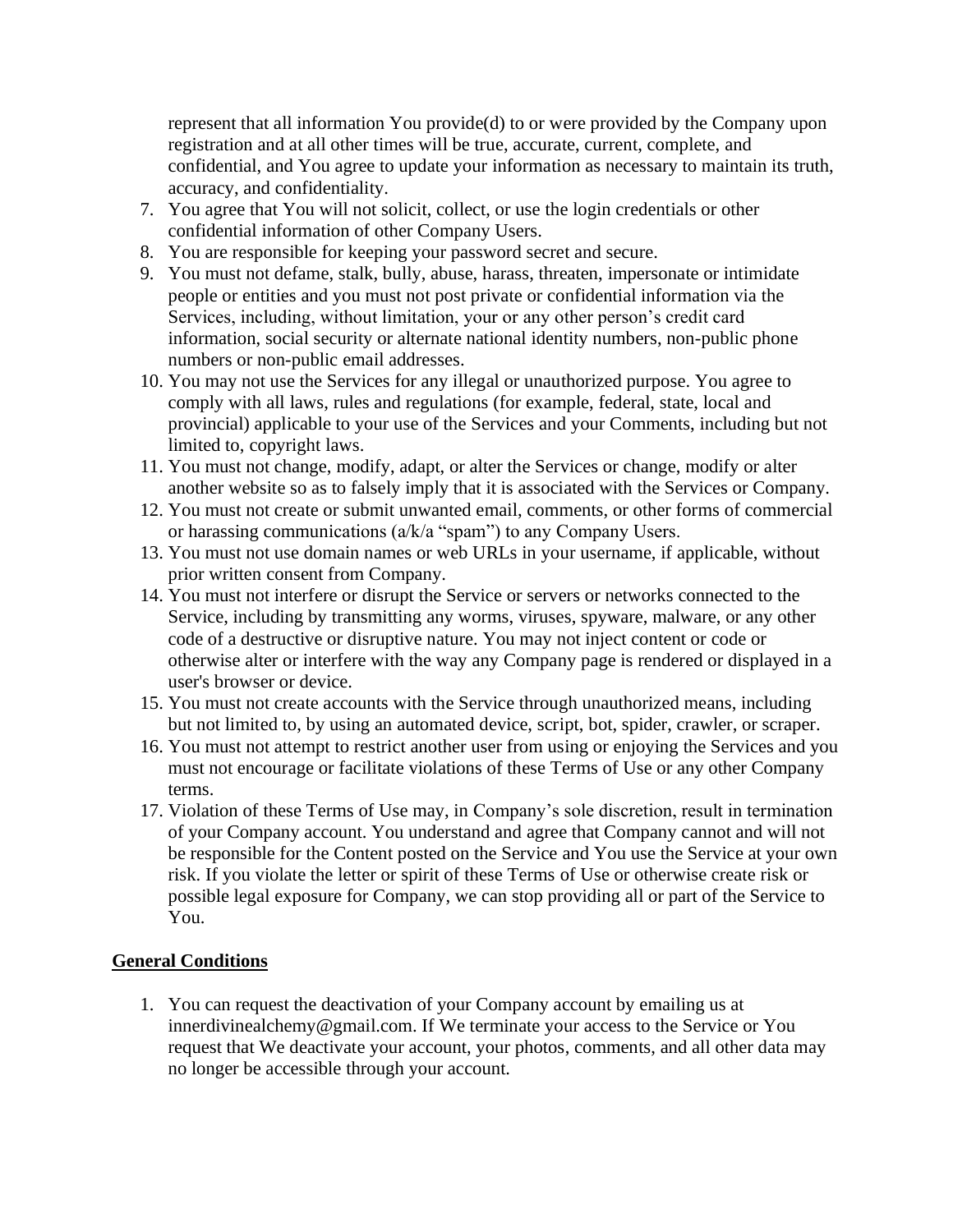- 2. Upon termination, unless subject to specific Course Licenses (defined below) all licenses and other rights granted to You in these Terms of Use will immediately cease.
- 3. We reserve the right to refuse access to the Service to anyone for any reason at any time, without the obligation to assigning a reason for doing so. Any Services, Courses, or products that required payment are offered subject to the Company's acceptance of your order or requests. No order is deemed accepted by the Company until payment has been processed. We reserve the right to modify or terminate the Service or your access to the Service for any reason, without notice, at any time, and without liability to You and subject to us fulfilling our previous responsibilities to You based on acceptance of your payment.
- 4. We reserve the right to force forfeiture of any username for any reason.
- 5. We may, but have no obligation to, remove, edit, block, and/or monitor Comments or accounts containing Comments that we determine in our sole discretion violates these Terms of Use.
- 6. You are solely responsible for your interaction with other Users of the Service, whether online or offline. You agree that Company is not responsible or liable for the conduct of any User. Company reserves the right but has no obligation, to monitor or become involved in disputes between you and other Users. Exercise common sense and your best judgment when interacting with others, including when you submit or post Content or any personal or other information.

The Services may include links to other internet sites maintained by other Users or third parties ("Linked Sites"). The company provides Linked Sites to You solely as a convenience, and the inclusion of Linked Sites does not imply endorsement by the Company of such Linked Sites. You access Linked Sites at your own risk and by accessing them, You may leave the Services. Linked Sites are not under the control of the Company and the Company is not responsible for the contents of any Linked Sites.

### **Service and Product Specific Conditions**

In addition to the foregoing terms and conditions, You agree to abide by the following terms and conditions based on your use of specific Company Services and products as relevant. Any Company Content provided to You in connection with your use of the Services is for individual noncommercial use only, subject to the limited license granted with each Service License (defined below), or another product offering:

- 1. Company Social Media Platforms and Related Pages:
	- As noted above, as a feature of the Services, Company may provide a community or social media platform in conjunction with the Services, including without limitation, the Inner Divine Collective and Cosmic Manifestation Facebook groups ("Facebook Groups"), which are accessible via third-party platforms such as YouTube, Facebook, Instagram, Twitter, Podbean, iTunes, Spotify, Pinterest, TikTok, Wix, and Mailchimp (collectively, "Third Party Platforms"). Your use of the Services is additionally subject to the terms and conditions of such Third Party Platforms, which may change from time to time. It is your responsibility to locate, access, and read the latest terms and conditions of such Third Party Platforms before using in any capacity. In the event of a conflict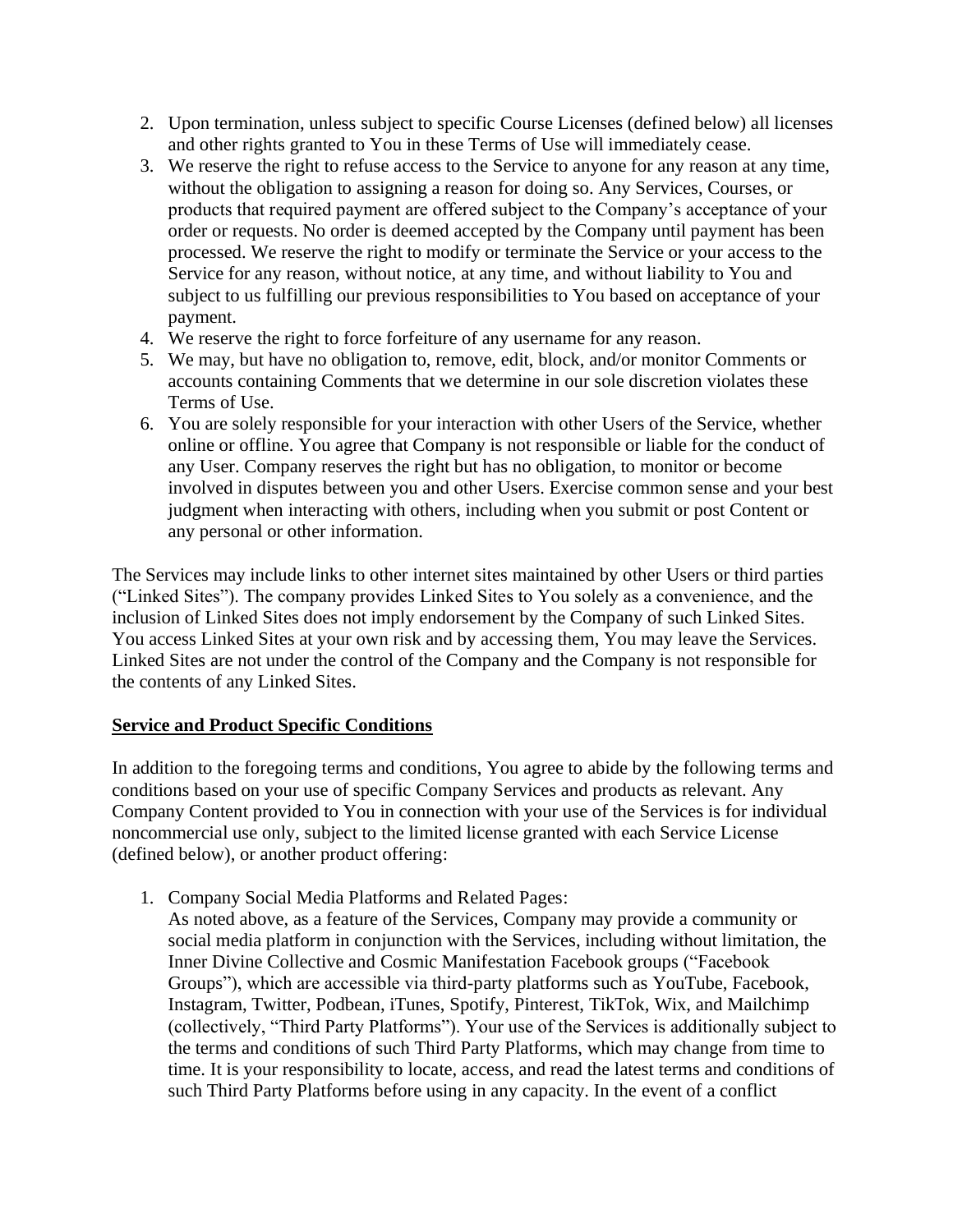between these Terms of Use and those of the Third Party Platforms, the terms of these Terms of Use will prevail. The company is not required to provide a community platform and has complete discretion with regards to the platforms, and the nature of the interactions, dependent on the Service. With respect to the Facebook Groups, You agree to follow the group rules ("Group Rules"). You agree that your use of these community and social media platforms is a privilege and Company may limit or deny access to these platforms for misconduct in violation of the Group Rules or otherwise, as determined solely in Company's discretion. The company is not required to provide notice and reserves all rights to take immediate and appropriate action to protect the Inner Divine Alchemy brand and image as it sees fit. As noted above, You understand and agree that your Comments in connection with such Third Party Platforms are public, as well as owned and controlled by Company, which means Company can use the Comments in any way on all Company Services, including without limitation, liking, retweeting, excerpting, or otherwise featuring the Comments in whole or in part.

2. Paid subscriptions, products, or other offerings (each a "Program," collectively, "Programs"):

Any Company Content, including without limitation, Programs, and Products, that are made available to download from the Website or Services is owned by Company as noted above. The use of such Company Content is governed by the terms of the end-user license agreement, if any, which accompanies or is included with the Company Content ("Service License"). To the extent any provision of the Terms of Use conflicts with the respective Service License, the Service License controls. An end-user will be unable to access or download some Services unless he or she first agrees to the Service License terms. The following is an illustrative list of current offerings which may be subject to individual Service Licenses:

- a. Cosmic Manifestation Program
	- i. https://www.innerdivinealchemy.com/cosmicmanifestation
- b. The Inner Divine Collective
	- i. https://www.innerdivinealchemy.com/collective
- c. Intuitive Tarot Card Readings
- i. https://www.innerdivinealchemy.com/readings
- 3. Products Available for Purchase: Books and other merchandise (collectively, "Products") may be purchased subject to the following:
	- a. Inner Divine Alchemy Oracle Card Deck
		- i. https://www.innerdivinealchemy.com/collective

## **Rights**

- 1. Some of the Services may be supported by advertising revenue and may display advertisements and promotions, and You hereby agree that Company may place such advertising and promotions in connection with the Service or on, about, or in conjunction with your Comments. The manner, mode, and extent of such advertising and promotions are subject to change without specific notice, or compensation of any kind, to You.
- 2. You represent and warrant that: (i) You own the Comments posted by you on or through the Service or otherwise have the right to grant the rights and licenses set forth in these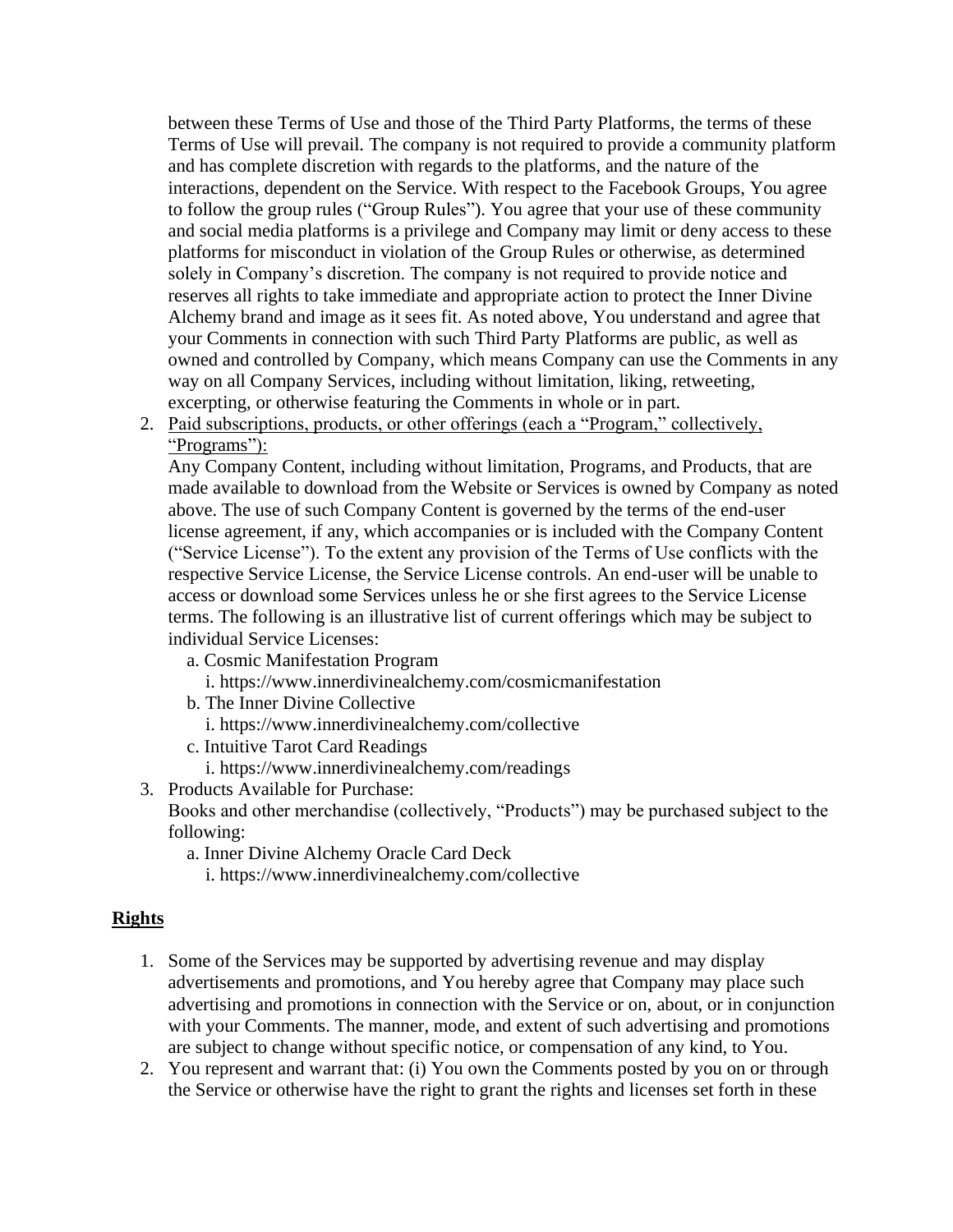Terms of Use; (ii) the posting and use of your Comments on or through the Service does not violate, misappropriate or infringe on the rights of any third party, including, without limitation, privacy rights, publicity rights, copyrights, trademark and/or other intellectual property rights; (iii) You agree to pay for all royalties, fees, and any other monies owed by reason of Comments You post on or through the Service; and (iv) You have the legal right and capacity to enter into these Terms of Use in your jurisdiction.

- 3. Except as otherwise described in the Service's Privacy Policy, as between You and Company, You acknowledge and agree that your relationship with Company is not a confidential, fiduciary, or another type of special relationship.
- 4. If the User uses the Service through Company's mobile application, the User grants Company the right to use the processor, bandwidth, and storage hardware on User's device in order to facilitate the operation of the Service.

#### **Claims of Infringement**

1. If a User believes that any content appearing on the Service infringes the User's copyright rights, Company wants to hear from the User. Please forward the following information in writing at the address listed below:

a) The User's name, address, telephone number, and e-mail address;

- b) A description of the copyrighted work(s) that the User claims has been infringed;
- c) The exact description of each place where the alleged infringing material is located;

d) A statement by the User that the User has a good faith belief that the disputed use has not been authorized by the User, its agent, or the law;

e) The User's electronic or physical signature or the electronic or physical signature of the person authorized to act on the User's behalf; and

f) A statement by the User made under penalty of perjury, that the information in the User's notice is accurate, that the User is the copyright owner or authorized to act on the copyright owner's behalf.

Please provide any feedback or claims of infringement to the following address:

ATTN: Kristen Martin – Inner Divine Alchemy, LLC, P.O. Box 1879, Montgomery, TX 77356, or via email at [innerdivinealchemy@gmail.com.](mailto:innerdivinealchemy@gmail.com)

#### **Disclaimer of Warranties**

THE SERVICES, INCLUDING, WITHOUT LIMITATION, COMPANY CONTENT, IS PROVIDED ON AN "AS IS", "AS AVAILABLE" AND "WITH ALL FAULTS" BASIS. TO THE FULLEST EXTENT PERMISSIBLE BY LAW, NEITHER COMPANY, KRISTEN MARTIN, NOR THEIR PARENT COMPANY, ANY OF THEIR EMPLOYEES, MANAGERS, OFFICERS OR AGENTS (COLLECTIVELY, THE "COMPANY PARTIES") MAKE ANY REPRESENTATIONS OR WARRANTIES OR ENDORSEMENTS OF ANY KIND WHATSOEVER, EXPRESS OR IMPLIED, AS TO: (A) THE SERVICES (INCLUDING THE COURSES AND PRODUCTS); (B) THE COMPANY CONTENT; (C) USER CONTENT (INCLUDING COMMENTS); OR (D) SECURITY ASSOCIATED WITH THE TRANSMISSION OF INFORMATION TO COMPANY OR VIA THE SERVICES. IN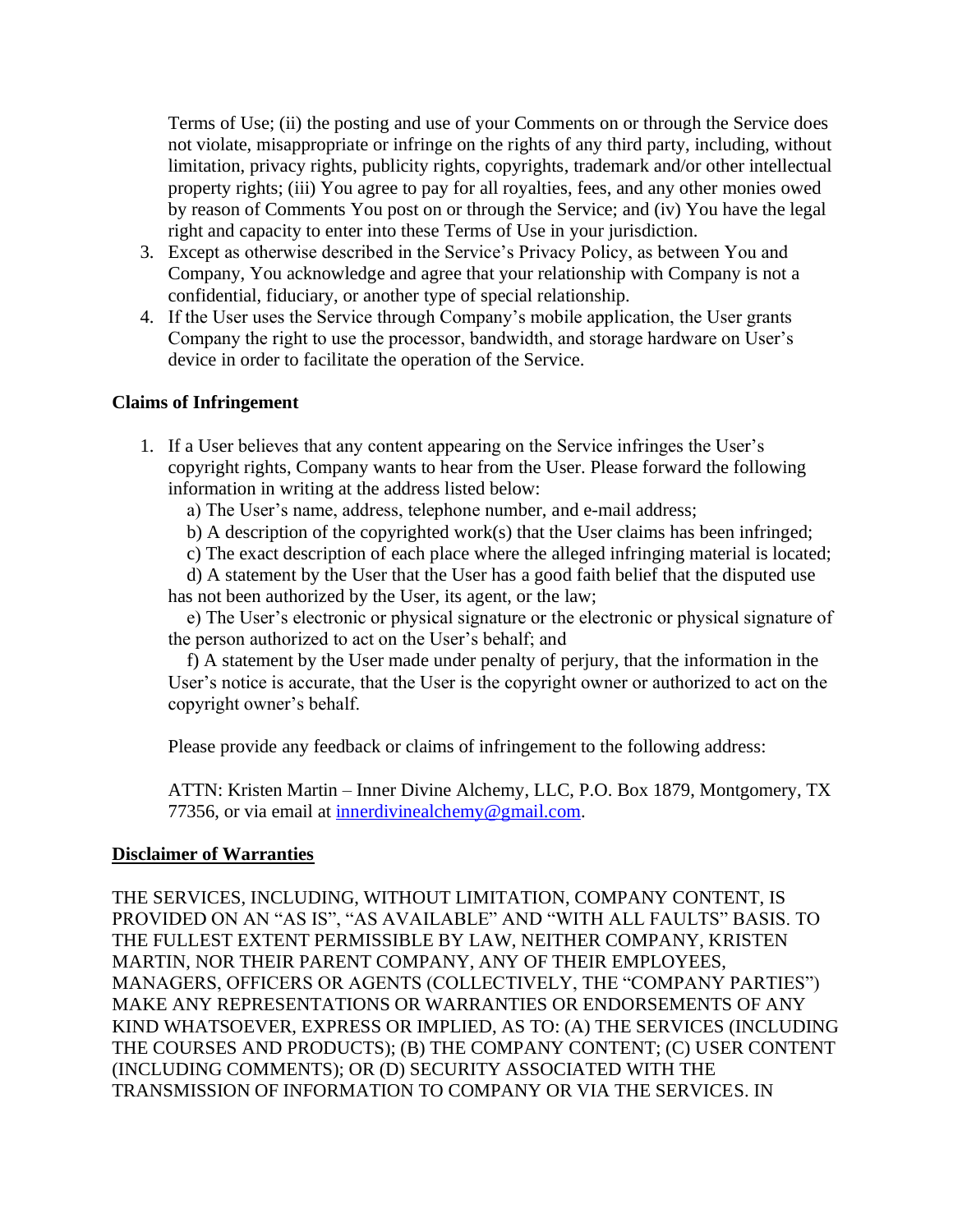ADDITION, THE COMPANY PARTIES HEREBY DISCLAIM ALL WARRANTIES, EXPRESS OR IMPLIED, INCLUDING, BUT NOT LIMITED TO, THE WARRANTIES OF MERCHANTABILITY, FITNESS FOR A PARTICULAR PURPOSE, NON-INFRINGEMENT, TITLE, CUSTOM, TRADE, QUIET ENJOYMENT, SYSTEM INTEGRATION AND FREEDOM FROM COMPUTER VIRUS.

THE COMPANY PARTIES DO NOT REPRESENT OR WARRANT THAT THE SERVICE WILL BE ERROR-FREE OR UNINTERRUPTED; THAT DEFECTS WILL BE CORRECTED; OR THAT THE SERVICE OR THE SERVER THAT MAKES THE SERVICE AVAILABLE IS FREE FROM ANY HARMFUL COMPONENTS, INCLUDING, WITHOUT LIMITATION, VIRUSES. THE COMPANY PARTIES DO NOT MAKE ANY REPRESENTATIONS OR WARRANTIES THAT THE INFORMATION (INCLUDING ANY INSTRUCTIONS) ON THE SERVICE IS ACCURATE, COMPLETE, OR USEFUL. YOU ACKNOWLEDGE THAT YOUR USE OF THE SERVICE IS AT YOUR SOLE RISK. THE COMPANY PARTIES DO NOT WARRANT THAT YOUR USE OF THE SERVICE IS LAWFUL IN ANY PARTICULAR JURISDICTION, AND THE COMPANY PARTIES SPECIFICALLY DISCLAIM SUCH WARRANTIES. SOME JURISDICTIONS LIMIT OR DO NOT ALLOW THE DISCLAIMER OF IMPLIED OR OTHER WARRANTIES SO THE ABOVE DISCLAIMER MAY NOT APPLY TO YOU TO THE EXTENT SUCH JURISDICTION'S LAW IS APPLICABLE TO YOU AND THESE TERMS OF USE.

BY ACCESSING OR USING THE SERVICE YOU REPRESENT AND WARRANT THAT YOUR ACTIVITIES ARE LAWFUL IN EVERY JURISDICTION WHERE YOU ACCESS OR USE THE SERVICE.

THE COMPANY PARTIES DO NOT ENDORSE CONTENT AND SPECIFICALLY DISCLAIM ANY RESPONSIBILITY OR LIABILITY TO ANY PERSON OR ENTITY FOR ANY LOSS, DAMAGE (WHETHER ACTUAL, CONSEQUENTIAL, PUNITIVE OR OTHERWISE), INJURY, CLAIM, LIABILITY OR OTHER CAUSE OF ANY KIND OR CHARACTER BASED UPON OR RESULTING FROM ANY CONTENT.

## **Limitation of Liability; Waiver**

UNDER NO CIRCUMSTANCES WILL THE COMPANY PARTIES BE LIABLE TO YOU FOR ANY LOSS OR DAMAGES OF ANY KIND (INCLUDING, WITHOUT LIMITATION, FOR ANY DIRECT, INDIRECT, ECONOMIC, EXEMPLARY, SPECIAL, PUNITIVE, INCIDENTAL OR CONSEQUENTIAL LOSSES OR DAMAGES) THAT ARE DIRECTLY OR INDIRECTLY RELATED TO: (A) THE SERVICE; (B) THE COMPANY CONTENT; (C) USER CONTENT (INCLUDING COMMENTS); (D) YOUR USE OF, INABILITY TO USE, OR THE PERFORMANCE OF THE SERVICE; (E) ANY ACTION TAKEN IN CONNECTION WITH AN INVESTIGATION BY THE COMPANY PARTIES OR LAW ENFORCEMENT AUTHORITIES REGARDING YOUR OR ANY OTHER PARTY'S USE OF THE SERVICE; (F) ANY ACTION TAKEN IN CONNECTION WITH COPYRIGHT OR OTHER INTELLECTUAL PROPERTY OWNERS; (G) ANY ERRORS OR OMISSIONS IN THE SERVICE'S OPERATION; OR (H) ANY DAMAGE TO ANY USER'S COMPUTER, MOBILE DEVICE, OR OTHER EQUIPMENT OR TECHNOLOGY INCLUDING, WITHOUT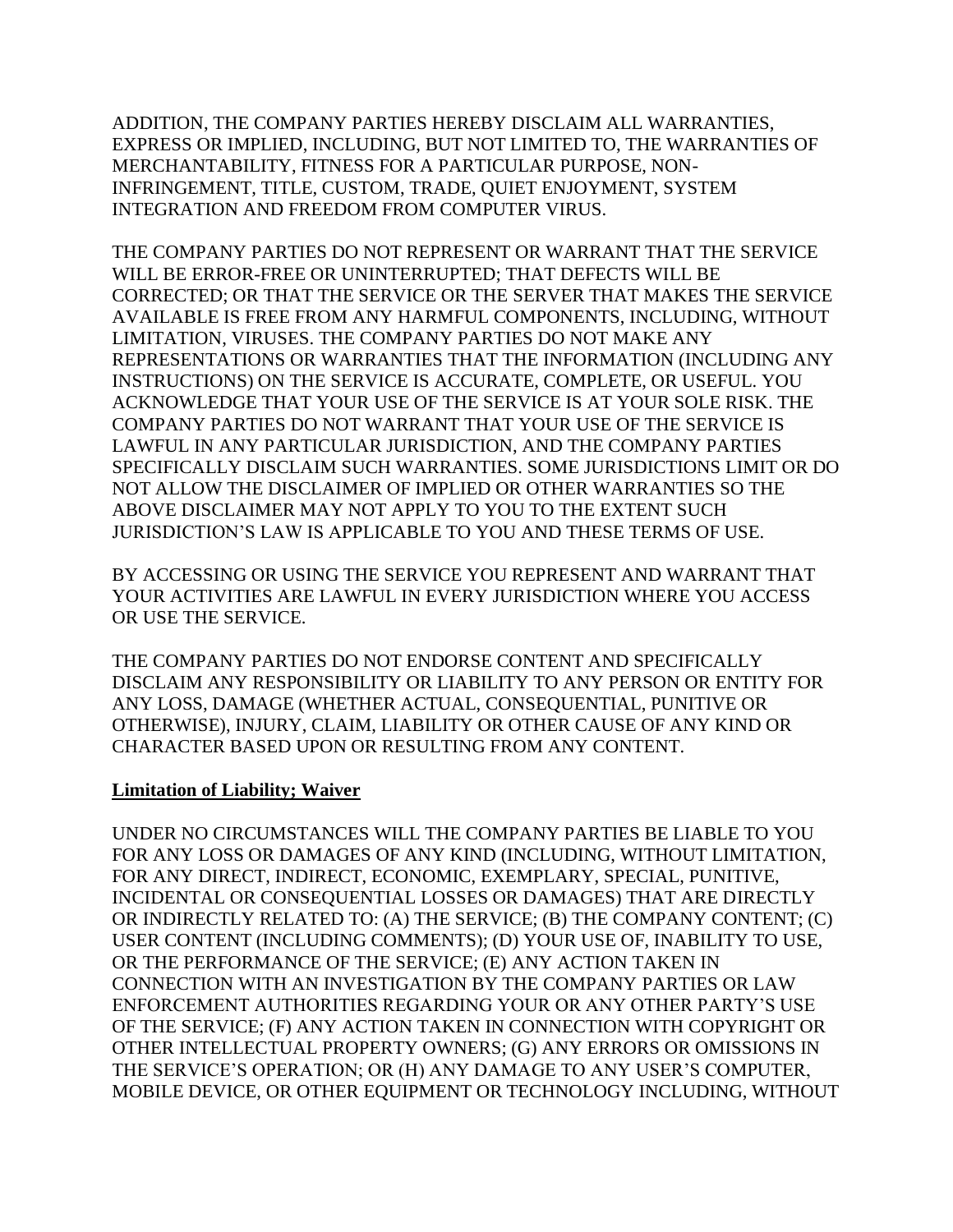LIMITATION, DAMAGE FROM ANY SECURITY BREACH OR FROM ANY VIRUS, BUGS, TAMPERING, FRAUD, ERROR, OMISSION, INTERRUPTION, DEFECT, DELAY IN OPERATION OR TRANSMISSION, COMPUTER LINE OR NETWORK FAILURE OR ANY OTHER TECHNICAL OR OTHER MALFUNCTION, INCLUDING, WITHOUT LIMITATION, DAMAGES FOR LOST PROFITS, LOSS OF GOODWILL, LOSS OF DATA, WORK STOPPAGE, ACCURACY OF RESULTS, OR COMPUTER FAILURE OR MALFUNCTION, EVEN IF FORESEEABLE OR EVEN IF THE COMPANY PARTIES HAVE BEEN ADVISED OF OR SHOULD HAVE KNOWN OF THE POSSIBILITY OF SUCH DAMAGES, WHETHER IN AN ACTION OF CONTRACT, NEGLIGENCE, STRICT LIABILITY OR TORT (INCLUDING, WITHOUT LIMITATION, WHETHER CAUSED IN WHOLE OR IN PART BY NEGLIGENCE, ACTS OF GOD, TELECOMMUNICATIONS FAILURE, OR THEFT OR DESTRUCTION OF THE SERVICE). IN NO EVENT WILL THE COMPANY PARTIES BE LIABLE TO YOU OR ANYONE ELSE FOR LOSS, DAMAGE OR INJURY, INCLUDING, WITHOUT LIMITATION, DEATH OR PERSONAL INJURY. YOU EXPRESSLY ACKNOWLEDGE AND AGREE THAT SOME OF THE EVENTS, ACTIVITIES OR ACTIONS TAKEN BY YOU WHETHER IN CONNECTION WITH THE SERVICE OR OTHERWISE CARRY CERTAIN INHERENT AND SIGNIFICANT RISKS OF SERVICE DAMAGE, BODILY INJURY OR DEATH AND THAT YOU VOLUNTARILY ASSUME ALL KNOWN AND UNKNOWN RISKS ASSOCIATED THEREWITH EVEN IF CAUSED IN WHOLE OR IN PART BY THE ACTION OR INACTION OR NEGLIGENCE OF COMPANY OR BY THE ACTION, IN ACTION OR NEGLIGENCE OF OTHERS. YOU EXPRESSLY AGREE THAT COMPANY DOES NOT ASSUME RESPONSIBILITY FOR THE SUPERVISION, PREPARATION, OR CONDUCT OF ANY ACTIVITY. SOME STATES DO NOT ALLOW THE EXCLUSION OR LIMITATION OF INCIDENTAL OR CONSEQUENTIAL DAMAGES, SO THE ABOVE LIMITATION OR EXCLUSION MAY NOT APPLY TO YOU. IN NO EVENT WILL THE COMPANY PARTIES' TOTAL LIABILITY TO YOU FOR ALL DAMAGES, LOSSES OR CAUSES OR ACTION EXCEED THE TOTAL PURCHASE PRICE OF THE SERVICE YOU HAVE PURCHASED FROM COMPANY, AND IF NO PURCHASE HAS BEEN MADE BY YOU, COMPANY'S CUMULATIVE LIABILITY TO YOU SHALL NOT EXCEED ONE HUNDRED UNITED STATES DOLLARS (\$100.00).

YOU AGREE THAT IN THE EVENT YOU INCUR ANY DAMAGES, LOSSES OR INJURIES THAT ARISE OUT OF COMPANY'S ACTS OR OMISSIONS, THE DAMAGES, IF ANY, CAUSED TO YOU ARE NOT IRREPARABLE OR SUFFICIENT TO ENTITLE YOU TO AN INJUNCTION PREVENTING ANY EXPLOITATION OF ANY WEB SITE, SERVICE, PRODUCT OR OTHER CONTENT OWNED OR CONTROLLED BY THE COMPANY PARTIES, AND YOU WILL HAVE NO RIGHTS TO ENJOIN OR RESTRAIN THE DEVELOPMENT, PRODUCTION, DISTRIBUTION, ADVERTISING, EXHIBITION OR EXPLOITATION OF ANY WEB SITE, SERVICE, PRODUCT, OR OTHER CONTENT OWNED OR CONTROLLED BY THE COMPANY PARTIES.

BY ACCESSING THE SERVICE, YOU UNDERSTAND THAT YOU MAY BE WAIVING RIGHTS WITH RESPECT TO CLAIMS THAT ARE AT THIS TIME UNKNOWN OR UNSUSPECTED, AND IN ACCORDANCE WITH SUCH WAIVER, YOU ACKNOWLEDGE THAT YOU HAVE READ AND UNDERSTAND, AND HEREBY EXPRESSLY WAIVE,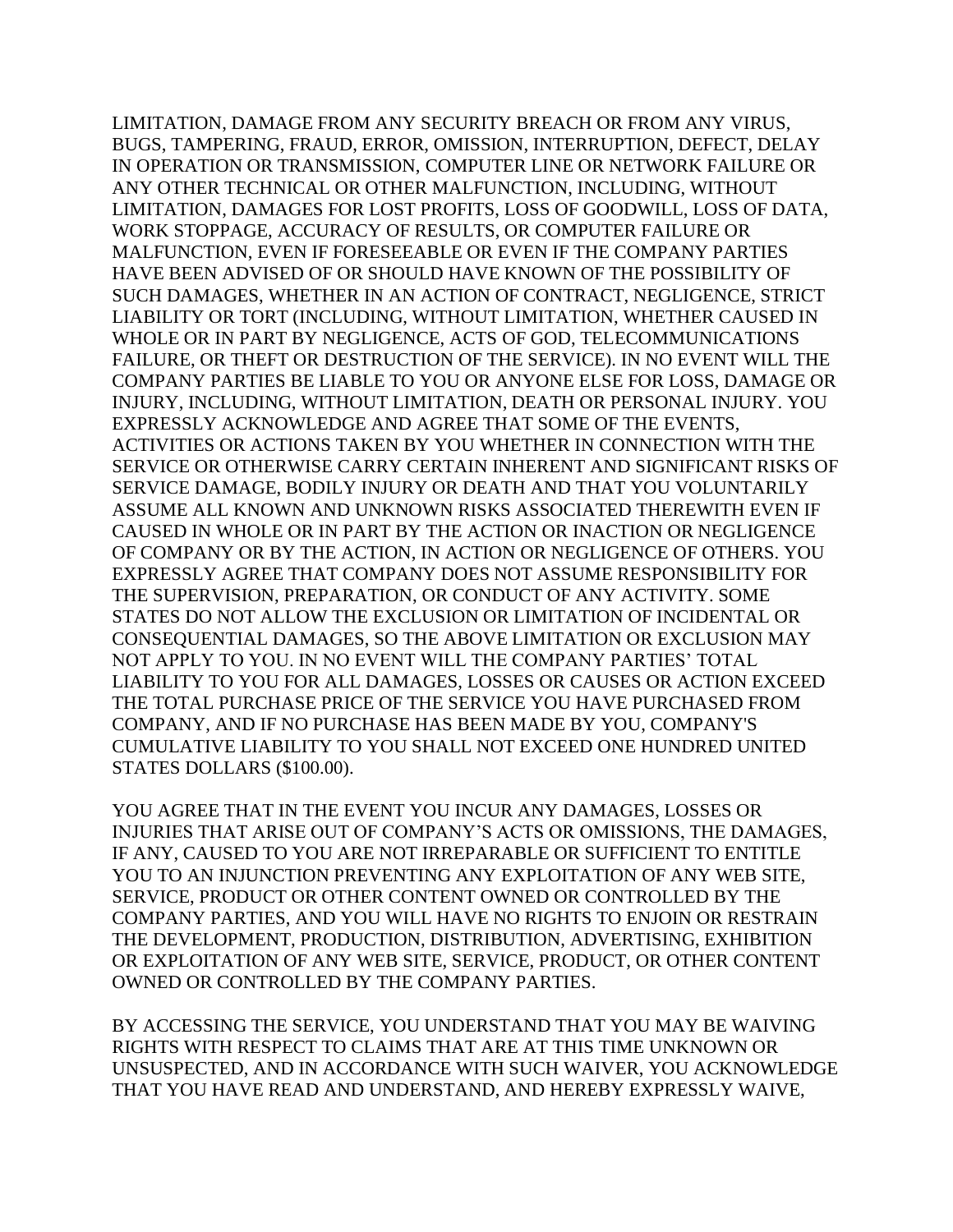THE BENEFITS OF SECTION 1542 OF THE CIVIL CODE OF TEXAS, AND ANY SIMILAR LAW OF ANY STATE OR TERRITORY, WHICH PROVIDES AS FOLLOWS: "A GENERAL RELEASE DOES NOT EXTEND TO CLAIMS WHICH THE CREDITOR DOES NOT KNOW OR SUSPECT TO EXIST IN HIS FAVOR AT THE TIME OF EXECUTING THE RELEASE, WHICH IF KNOWN BY HIM MUST HAVE MATERIALLY AFFECTED HIS SETTLEMENT WITH THE DEBTOR."

COMPANY IS NOT RESPONSIBLE FOR THE ACTIONS, CONTENT, INFORMATION, OR DATA OF THIRD PARTIES, AND YOU RELEASE US, OUR DIRECTORS, OFFICERS, EMPLOYEES, AND AGENTS FROM ANY CLAIMS AND DAMAGES, KNOWN AND UNKNOWN, ARISING OUT OF OR IN ANY WAY CONNECTED WITH ANY CLAIM YOU HAVE AGAINST ANY SUCH THIRD PARTIES.

## **Indemnification**

You (and also any third party for whom you operate an account or activity on the Website or in connection with the Services) agree to defend (at Company's request), indemnify and hold the Company Parties harmless from and against any claims, liabilities, damages, losses, and expenses, including without limitation, reasonable attorney's fees and costs, arising out of or in any way connected with any of the following (including as a result of your direct activities in connection with the Service or those conducted on your behalf): (i) your content or Comments or your access to or use of the Service; (ii) your breach or alleged breach of these Terms of Use; (iii) your violation of any third-party right, including without limitation, any intellectual property right, publicity, confidentiality, property or privacy right; (iv) your violation of any laws, rules, regulations, codes, statutes, ordinances or orders of any governmental and quasi-governmental authorities, including, without limitation, all regulatory, administrative and legislative authorities; or (v) any misrepresentation made by You. You will cooperate as fully required by Company in the defense of any claim. Company reserves the right to assume the exclusive defense and control of any matter subject to indemnification by You, and You will not, in any event, settle any claim without the prior written consent of Company.

## **Disputes.**

Our Customer Service specialists are ready to assist you and address your concerns: email [innerdivinealchemy@gmail.com.](mailto:innerdivinealchemy@gmail.com)

In the event that our customer service team is unable to resolve your concern, by using the Services, you unconditionally agree that all disputes between You and Company (whether or not such dispute involves a third party) with regard to your relationship with Company, including without limitation disputes related to these Terms of Use, your use of the Service, and/or rights of privacy and/or publicity, will be resolved by binding, individual arbitration under the American Arbitration Association's rules for arbitration of consumer-related disputes and you and Company hereby expressly waive trial by jury. You may bring claims only on your own behalf. Neither you nor Company will participate in a class action or class-wide arbitration for any claims covered by this agreement. You also agree not to participate in claims brought in a private attorney general or representative capacity, or consolidated claims involving another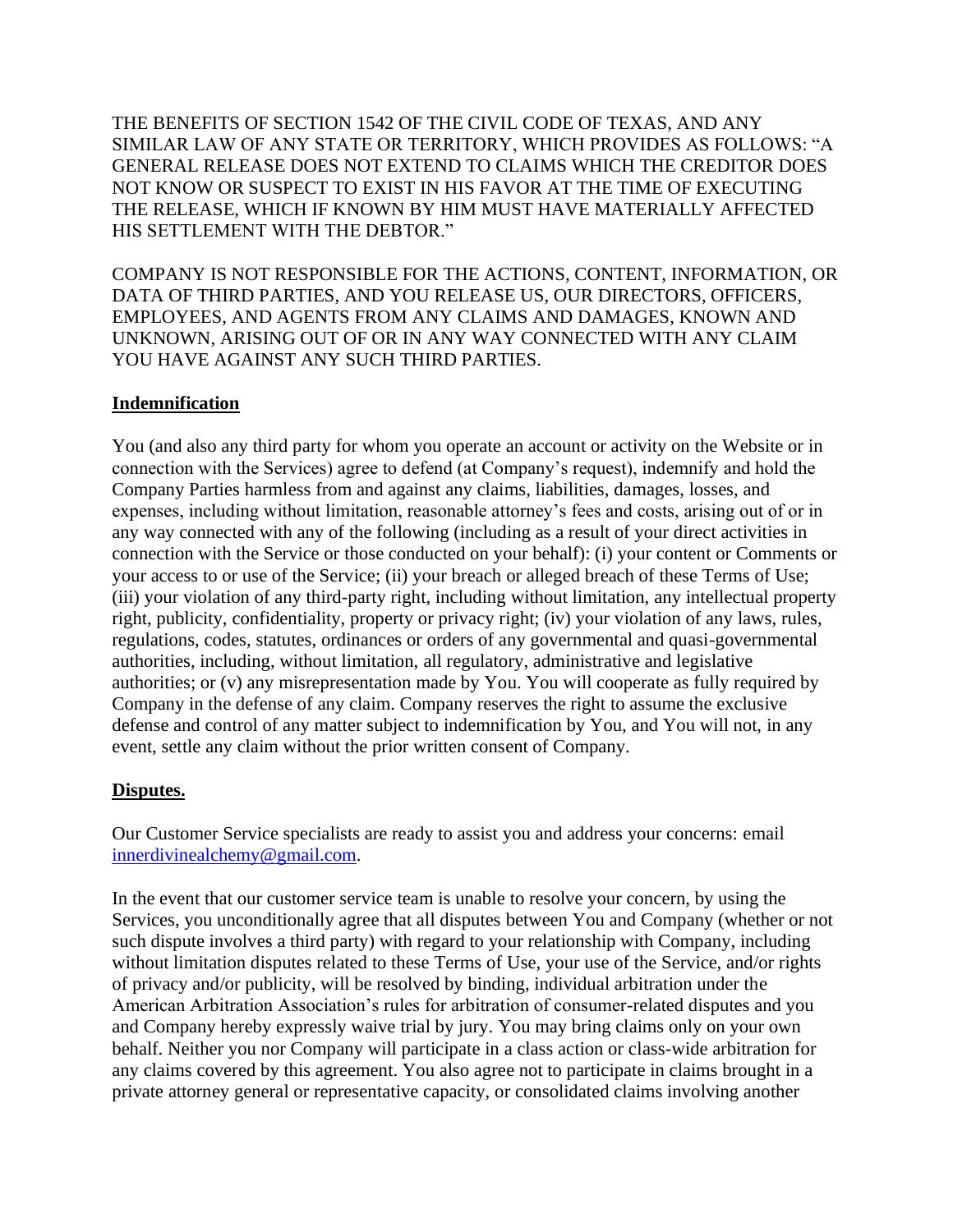person's account, if Company is a party to the proceeding. This dispute resolution provision will be governed by the Federal Arbitration Act. In the event the American Arbitration Association is unwilling or unable to set a hearing date within one hundred and sixty (160) days of filing the case, then either Company or You can elect to have the arbitration administered instead by the Judicial Arbitration and Mediation Services. Judgment on the award rendered by the arbitrator may be entered in any court having competent jurisdiction. Any provision of applicable law notwithstanding, the arbitrator will not have the authority to award damages, remedies, or awards that conflict with these Terms of Use. If the prohibition against class actions and other claims brought on behalf of third parties contained above is found to be unenforceable, then all of the preceding languages in this Arbitration section will be null and void. This arbitration agreement will survive the termination of your relationship with the Company.

## **Time Limitation on Claims.**

You agree that any claim you may have arising out of or related to your relationship with Company must be filed within one (1) year after such claim arose; otherwise, your claim is permanently barred. This provision expressly survives the termination of your relationship with the Company.

## **Governing Law & Venue.**

The law applicable to the interpretation and construction of these Terms of Use and any transaction (including purchases made via the Website, including without limitation, purchase or subscription of products and Courses) using or relating to the Services, shall be the Federal Arbitration Act, applicable federal laws, and the laws of the state of Texas, USA, without regard to principles of conflict of laws, but subject to the Federal Arbitration Act and other federal law relating to the arbitrability of claims. You agree that all matters relating to your access to or use of the Service, including all disputes, will be governed by the laws of the United States and by the laws of the State of Texas AND WILL SPECIFICALLY NOT BE GOVERNED BY THE UNITED NATIONS CONVENTIONS ON CONTRACTS FOR THE INTERNATIONAL SALE OF GOODS, IF OTHERWISE APPLICABLE.

## **Severability.**

If any provision of these Terms of Use is held to be unlawful, void, or for any reason unenforceable during arbitration or by a court of competent jurisdiction, then that provision will be deemed severable from these Terms of Use and will not affect the validity and enforceability of any remaining provisions. The company's failure to insist upon or enforce strict performance of any provision of these Terms will not be construed as a waiver of any provision or right. No waiver of any of these Terms will be deemed a further or continuing waiver of such term or condition or any other term or condition. The company reserves the right to change this dispute resolution provision, but any such changes will not apply to disputes arising before the effective date of the amendment. This dispute resolution provision will survive the termination of any or all of your transactions with the Company.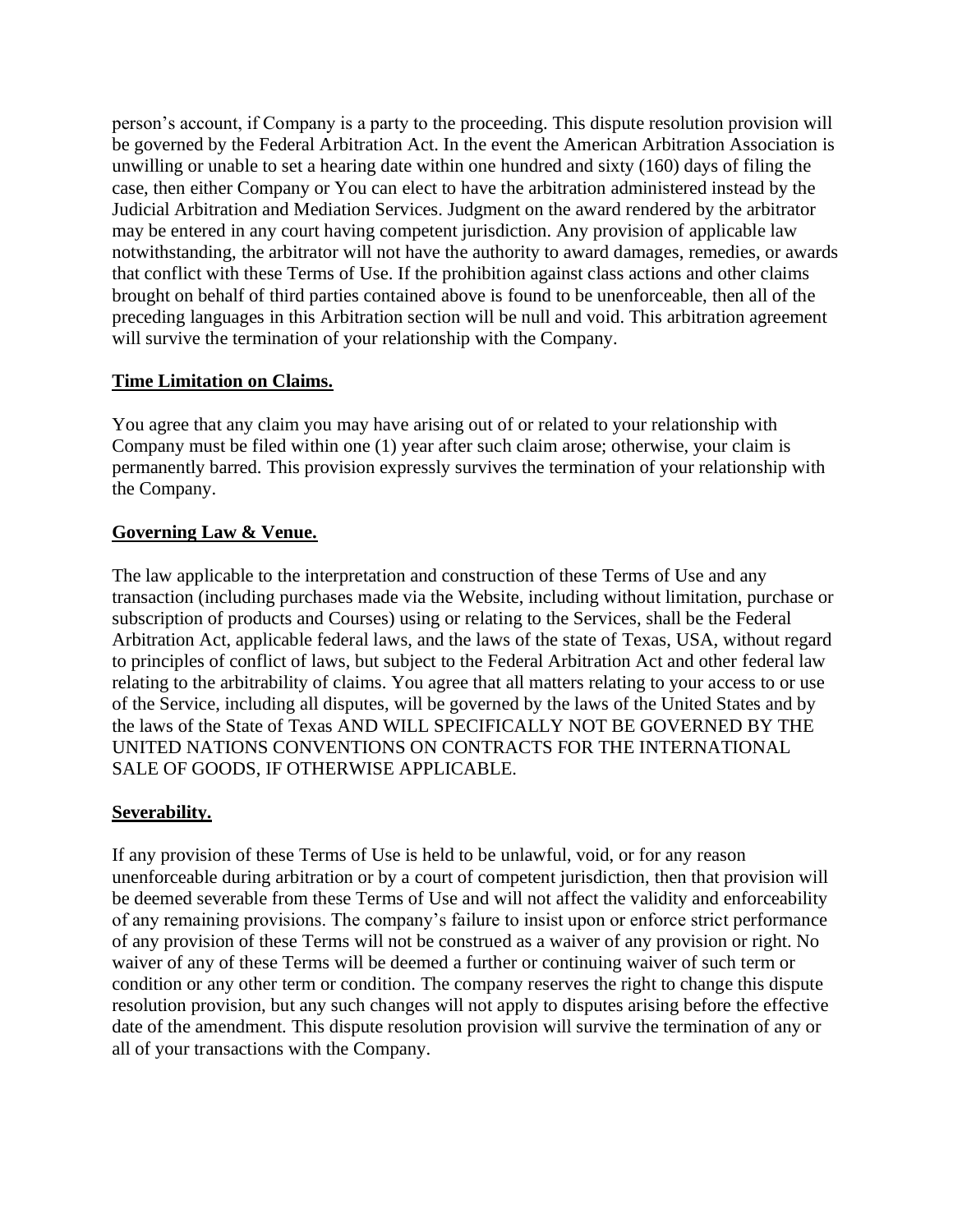## **Entire Agreement.**

If you are using the Service on behalf of a legal entity, you represent that you are authorized to enter into an agreement on behalf of that legal entity. These Terms of Use constitute the entire agreement between You and Company and governs your use of the Service, superseding any prior agreements between You and Company. You will not assign the Terms of Use or assign any rights or delegate any obligations hereunder, in whole or in part, whether voluntarily or by operation of law, without the prior written consent of Company. Any purported assignment or delegation by You without the appropriate prior written consent of the Company will be null and void. The company may assign these Terms of Use or any rights hereunder without your consent. Neither the course of conduct between the parties nor trade practice will act to modify the Terms of Use. These Terms of Use do not confer any third-party beneficiary rights.

# **Territorial Restrictions.**

The information provided within or in connection with the Service is not intended for distribution to or use by any person or entity in any jurisdiction or country where such distribution or use would be contrary to law or regulation or which would subject Company to any registration requirement within such jurisdiction or country. We reserve the right to limit the availability of the Service or any portion of the Service, to any person, geographic area, or jurisdiction, at any time and in our sole discretion, and to limit the quantities of any content, program, product, service or other feature that Company provides. These Terms of Use were written in English (US). To the extent any translated version of these Terms of Use conflicts with the English version, the English version controls.

## **Order Confirmation and Product Availability.**

Product or Program availability on our Website or via the Services is not guaranteed as it may be low or out of stock. We will email You to confirm the placement of your order and with details concerning product delivery. In the event there is an error in this email confirmation, it is your responsibility to inform us as soon as possible. You can always verify availability by emailing our Customer Services at [innerdivinealchemy@gmail.com.](mailto:innerdivinealchemy@gmail.com)

## **Service and Product Information**

The prices displayed on the Website are quoted in United States Dollars ("USD") , unless otherwise indicated. Please note that while we have tried to accurately display the colors of products, the actual colors you see will depend on your monitor, display, or device and may not be accurate.

## **Sales Tax:**

• **DISCLAIMER**: If applicable, taxes that appear in your online order confirmation are estimated. Because orders may be fulfilled from multiple locations across The United States, the actual taxes charged to your credit card will be calculated based on the applicable state and local state taxes when your order is shipped. Since the taxation of